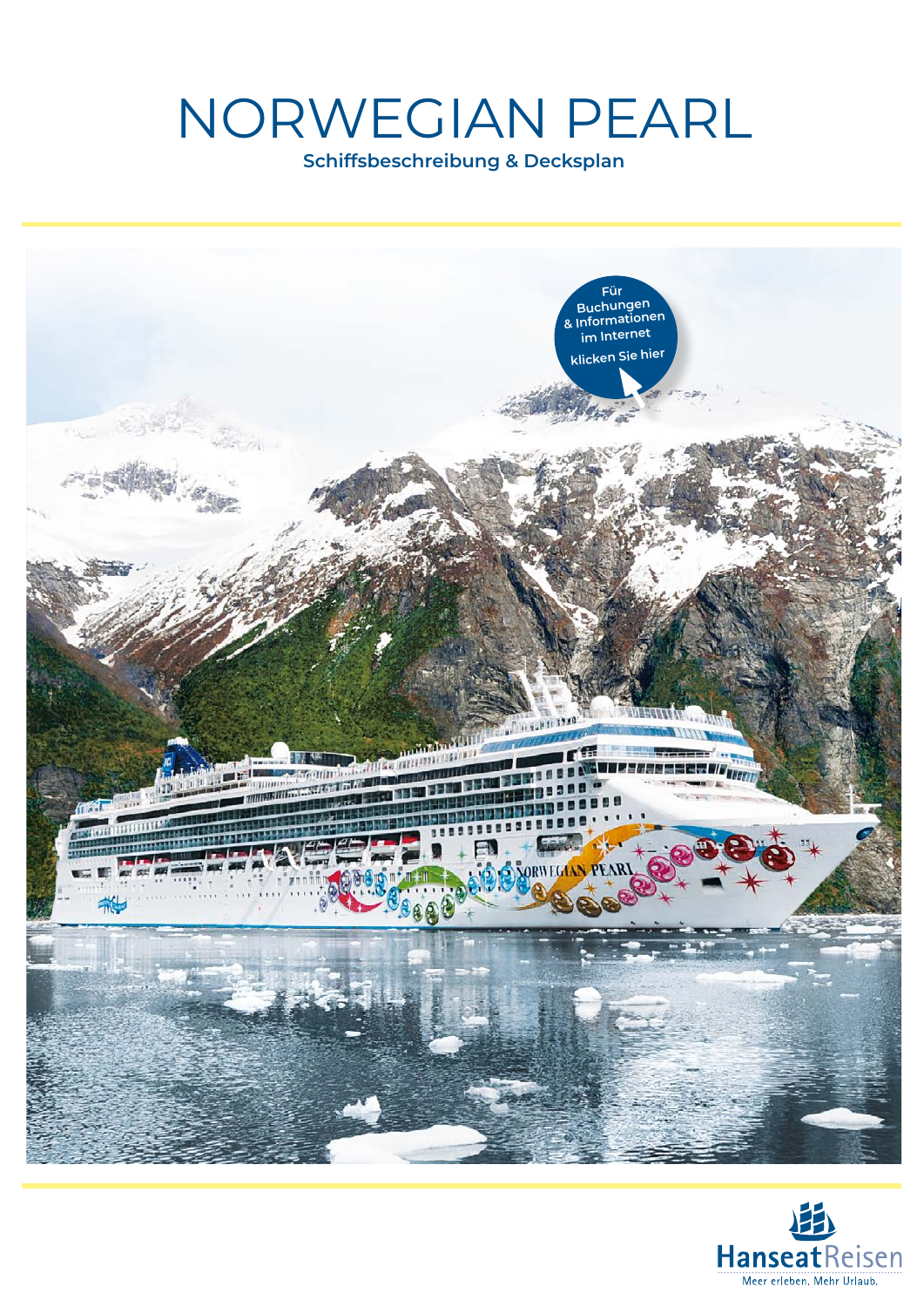## Decksplan der NORWEGIAN PEARL



## NORWEGIAN PEARL DECK PLANS

#### **LEGEND**

- Wheelchair Accessible
- Connecting staterooms
- Third-person occupancy available
- **+** Third- and/or fourth-person occupancy available
- ✩ Up to sixth-person occupancy available
- Up to eighth-person occupancy available
- $\boxtimes$  Elevator
- **RR** Restroom
- **T** PrivaSea (partially enclosed) balcony





**DANCE FLOOR**







**DECK 10 DECK 9 DECK 8 DECK 7 DECK 6 DECK 5 DECK 4**

**PRIVATE SUN DECK** 

**SUN DECK** 

**GARDEN VILLA PRIVATE SUN DECK** 

**14500**

**GARDEN VILLA PRIVATE SUN DECK** 

**14500 OPEN TO DECK BELOW**

**OPEN TO DECK BELOW**

**15500+ 15000+**

**15500+ 15000+**

**RR RR**

**CLIMBING WALL**

**RR RR**

**14500**❋ **14000**❋

**14500**❋ **14000**❋

**14514** ▲

**14506**✩ **14508**✩ **14510**✩ **14512**✩

**14506**✩ **14508**✩ **14510**✩ **14512**✩

**GARDEN HOT TUB**

**14514** ▲

**PUBLIC SUN DECK** 

**GARDEN VILLA PRIVATE SUN DECK** 

**14000 OPEN TO DECK BELOW**

**GARDEN VILLA PRIVATE SUN DECK 14000 OPEN TO DECK BELOW**

**DECK 13 DECK 12 DECK 11**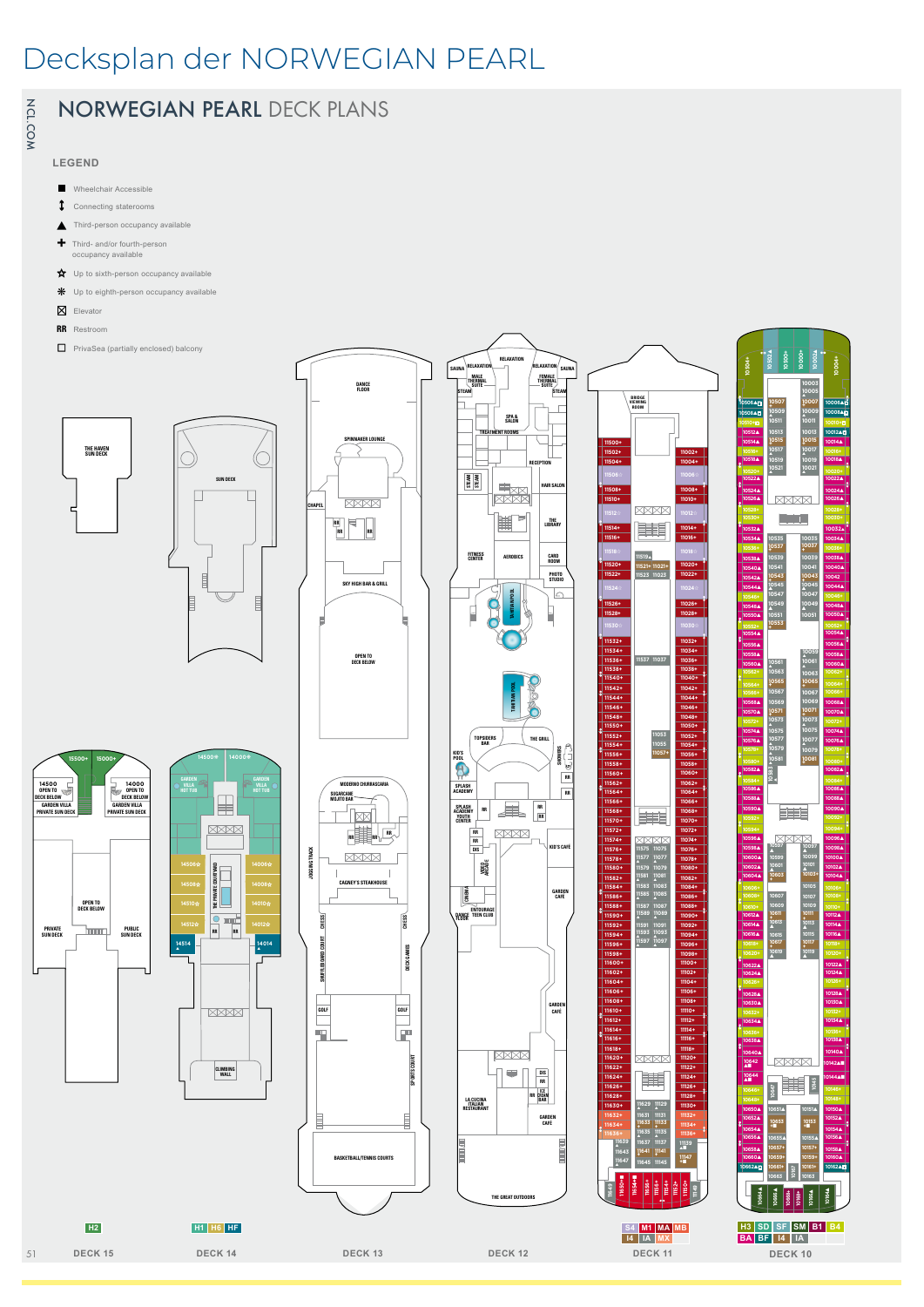NORWEGIAN PERAL